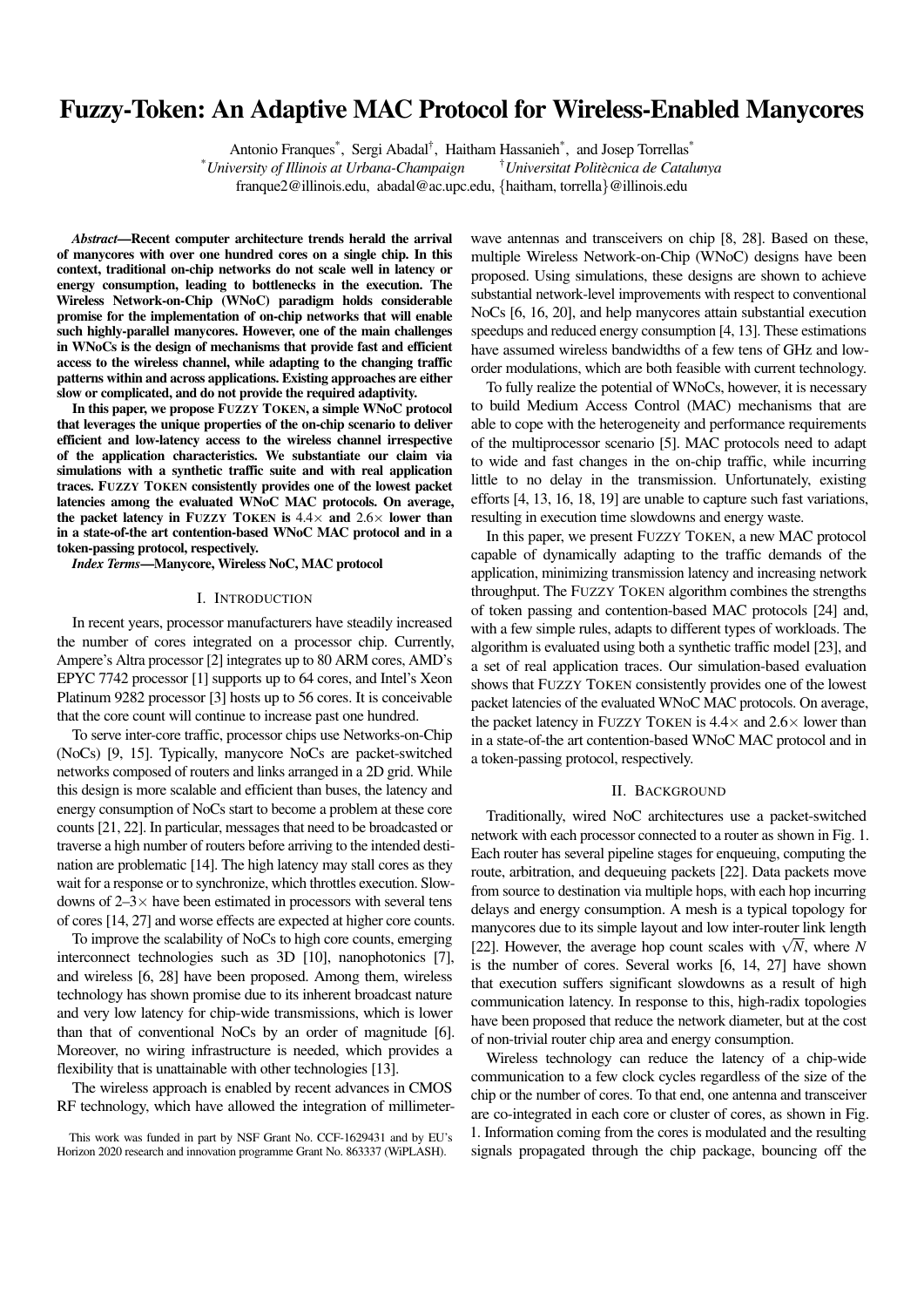metallic heat sink and reaching the receivers. Propagation causes signals to be attenuated a few tens of dBs, mainly due to spreading loss and the relatively high transmission loss in the bulk silicon [25]. These losses, on the other hand, prevent the enclosing package from acting as a reverberation chamber.



Fig. 1: Wired NoC mesh within a conventional flip-chip package, augmented with one vertical monopole antenna and transceiver per core.

Antennas are either variants of planar integrated dipoles [8] or vertical monopoles implemented with vias that are drilled through the silicon die [25]. In both cases, the operating frequency is chosen within the mm-wave and sub-THz spectrum to minimize antenna size and avoid undesired near-field coupling. The link budget is generally determined by targeting a Bit Error Rate (BER) similar to that of on-chip wires, this is, below  $10^{-12}$ . For the typical channel attenuation values seen in the on-chip environment, it has been shown that simple modulations such as On-Off Keying (OOK) are able to minimize power consumption (toward 1 pJ/bit/cm) and chip area (toward 0.1 mm<sup>2</sup> per transceiver) while maintaining relatively high speeds (10+ Gb/s) [28]. This is because these modulations avoid power-hungry components such as Phase-Locked Loops (PLLs).

From the MAC design perspective, WNoCs are a very demanding scenario. Chip traffic is highly heterogeneous, meaning that the injection rate, burstiness (temporal injection distribution) and hotspotness (spatial injection distribution) of the network vary across and within applications [23]. These characteristics are generally detrimental to performance [5]. On the other hand, the WNoC scenario has some good traits. For instance, the number of nodes is fixed and known beforehand, and due to the enclosed nature of the on-chip scenario, all nodes are within the same transmission range. Therefore, the hidden/exposed terminal effects can be avoided and collisions can be detected [4].

## III. THE FUZZY TOKEN PROTOCOL

Fig. 2 illustrates the basic operation of FUZZY TOKEN. It has two operation modes: *focused* token mode and *fuzzy* token mode. During a focused period, only the token holder can transmit. If the token holder transmits, it is guaranteed to suffer no collision. If the token holder does not transmit, then the protocol switches to fuzzy mode. During a fuzzy period, the token holder can not transmit, but the nodes within what we call the *Fuzzy Area* can transmit. If only one of these nodes attempts to transmit, it succeeds. If more than one of these nodes attempts to transmit, a collision is detected using the NACK mechanism from [4]. In this case, the protocol switches to focused mode. By switching between the two modes, the protocol aims to take advantage of the capabilities of a fair and collision-free

token passing protocol (*focused* mode), which works well for high, bursty, and all-core (i.e., uniformly distributed in space) traffic; and of a contention-based protocol (*fuzzy* mode) that performs better for low and few-core (i.e., hotspot) traffic.



Fig. 2: Basic state diagram of FUZZY TOKEN.

The amount of contention during a fuzzy period is controlled with the fuzzy area. The fuzzy area includes the nodes around the token holder that may be able to transmit during the period. The idea is to increase the fuzzy area when the load is low to give rapid access to the few nodes that want to transmit, and decrease it otherwise to minimize collisions. To this end, we always increase the fuzzy area when a silence is detected and decrease it when there is a collision. Note that a switch in mode involves a change in the size of the fuzzy area.

Fig. 3 (left side) shows the three areas of FUZZY TOKEN operation, as a function of the fuzzy area size and the load. When the fuzzy area size is between two given thresholds  $thr_1$  and  $thr_2$ , FUZZY TOKEN follows the state diagram of Fig. 2 (ignore the conditions in parenthesis). We call this area *Normal* in the figure. However, in extreme cases, it is advisable to remain in one of the modes. Specifically, when, after many collisions, the fuzzy area is below *thr*1, the network benefits from remaining in the focused mode. On the contrary, when, after many silences, the fuzzy area is over *thr*<sub>2</sub>, the load is low enough for the network to remain in the fuzzy mode.



Fig. 3: Transitions (left) and extreme cases (right) of FUZZY TOKEN.

FUZZY TOKEN ensures fairness by circulating the token around the virtual ring. In more detail, the token is passed implicitly at every event (silence, collision, or successful transmission) regardless of the protocol mode. This is important because multithreaded applications generally run as slow as the slowest of the threads. Thus, latency tails generated by unfair access will significantly slow down computation, even if they are infrequent. It is worth noting that, thanks to the unique characteristics of the on-chip scenario, all nodes have a consistent view of all events. This allows FUZZY TOKEN to pass the token implicitly and to update the fuzzy area position and size without explicit messages or centralized control.

### *A. Algorithm*

The algorithm is divided into steps. In each step, all the nodes in the chip are in the same mode (focused or fuzzy), and one node is the token holder. A step lasts for the duration of an event (silence, collision, or successful transmission). On termination of the step, the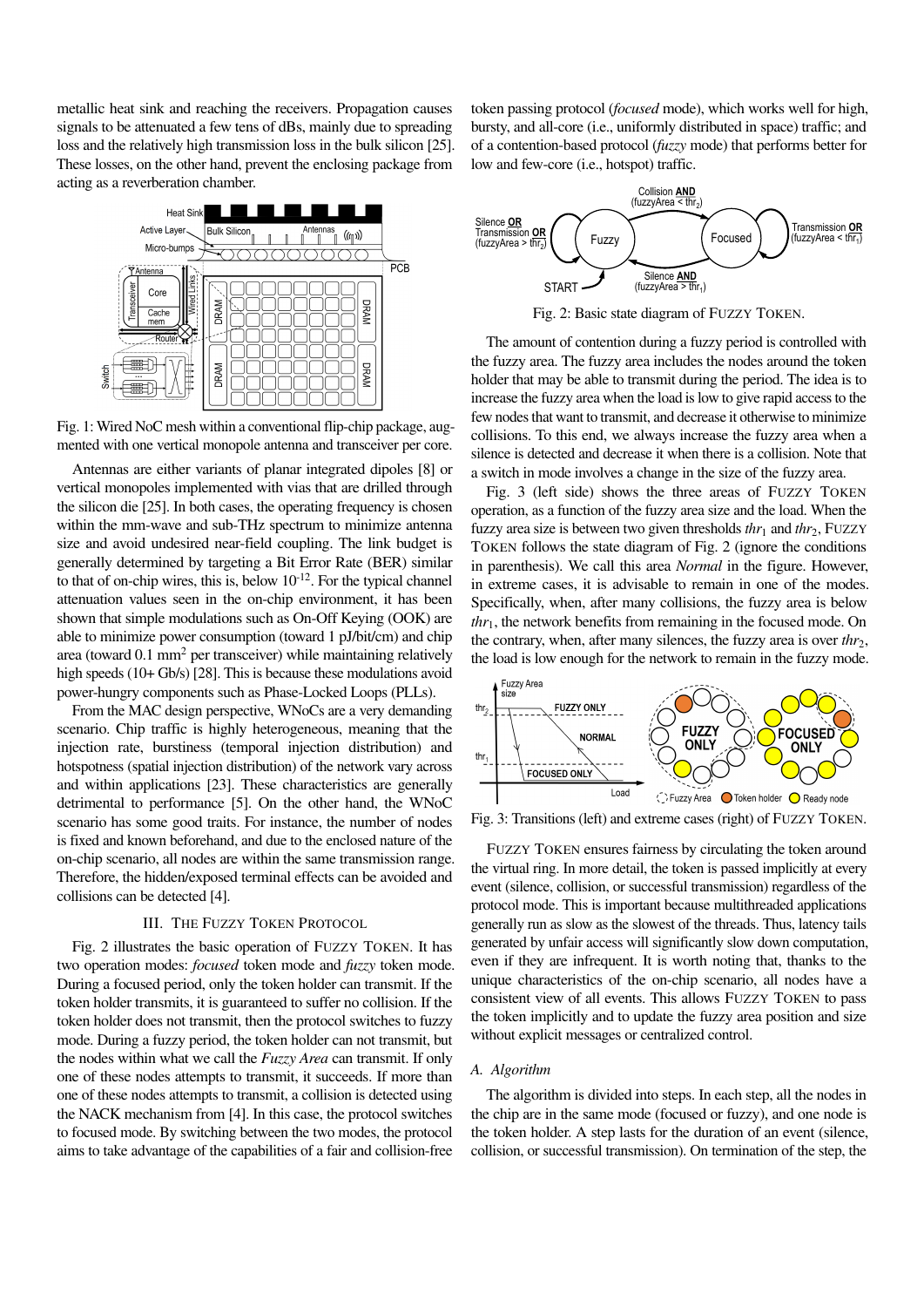

Fig. 4: FUZZY TOKEN protocol example. It assumes the protocol starts in a fuzzy mode step and its initial fuzzy area size is 5.

next node in the virtual ring becomes the token holder, the fuzzy area changes in position and maybe in size, and the mode may change.

The algorithm is executed in each of the nodes of the chip. First, the node checks whether the mode is fuzzy or focused. To this end, there is a bit called *periodMode* that tells the mode of the step. Based on the mode, the operation of the node is as follows:

*Fuzzy mode.* In fuzzy mode, if the node is in the fuzzy area and has a ready packet, it considers transmitting it with a certain probability. The fuzzy area is encoded with set bits in a vector with as many entries as nodes in the chip. The vector also contains the transmission probability  $p_i$  for each node *i*. If the node decides to transmit, a variant of the BRS protocol [4] is used: the node first sends the preamble and then senses the channel. If the token holder detects a collision of preambles from multiple nodes, it sends a NACK. When a sender senses the NACK, it cancels the transmission; otherwise, it proceeds with the rest of the transfer. By using this mechanism, FUZZY TOKEN reduces the time and energy penalty of collisions, as it avoids the unnecessary transmission of the whole message. The protocol differs slightly from that of [4]: here, it is the token holder the one that sends the NACK, saving energy — in BRS, all idle nodes detect the collision and send NACKs concurrently. For this to work, however, the token holder cannot try to send a packet.

After the packet is sent (*C* cycles), or the collision is detected (2) cycles), or no packet transmission is even attempted (1 cycle), the algorithm starts a new step. Since the packet size and wireless bitrate are known and static, all nodes are synchronized and proceed in lockstep.

*Focused mode.* The focused token mode is simpler, as it is based on a conventional token protocol. The token holder is stored in the variable *tokenID*, which is updated at the end of each step. In this mode, the node checks whether it is the token holder and whether it has a packet ready to transmit. If both conditions are true, the node transmits the packet; otherwise, it remains idle. After the *C* cycles of a successful transmission or 1 cycle of silence, a new step starts.

*Housekeeping.* At the end of each step, the variables *tokenID* and *fuzzy area* are updated, and *periodMode* may be updated. The *tokenID* is incremented by one modulo the number of nodes in the ring. The fuzzy area is rotated one position as well. In addition, the fuzzy area size is increased if a silence occurred and decreased if a collision occurred. If a successful transmission occurred, we choose not to change the fuzzy area size, as it may be close to the optimal value. Finally, the *periodMode* bit may be updated according to the state machine rules shown in Fig. 2.

#### *B. Design Decisions*

FUZZY TOKEN involves several design decisions, and includes a set of parameters that determine how aggressive the protocol is — e.g., how eagerly it changes the fuzzy area size. In this section, we discuss these design decisions. Default values are given in Sec. IV.

Probability of transmission. In fuzzy mode, the probability of transmitting may be a function of the fuzzy area size and the distance to the token holder.

Fuzzy area size update. FUZZY TOKEN uses an additiveincrease-multiplicative-decrease (AIMD) approach to update the fuzzy area size. This approach increases the fuzzy area size slowly when the load decreases and reduces it abruptly when collisions are detected. This is because collisions are more harmful than lost opportunities to transmit. Such AIMD approach has been shown to lead to high performance and stability in common protocols. In our scheme, we update the fuzzy area immediately after silence or collision events occur. This is in contrast to protocols that modify their behavior after collecting metrics during an observation epoch (see Sec. VI).

Activation thresholds. In the extremes, FUZZY TOKEN becomes purely driven by the token passing protocol (focused mode) or the contention-based protocol (fuzzy mode). Fig. 3 (right side), shows an example of the two extremes. The figure assumes that  $thr_1$  is 3 nodes and  $thr<sub>2</sub>$  is all the nodes in the chip minus 3. In this case, the chart where the fuzzy area includes all the nodes minus 2 is operating in fuzzy mode only. The chart where the fuzzy area includes only two nodes is operating in focused mode only. By setting the  $thr_1$  and  $thr_2$ thresholds, we affect how often the protocol stays in either extreme mode.

Token passing order. A statically-ordered virtual ring is just one of the possible ways of ordering the passing of the token. In any ordering, two hotspot nodes placed close together may lead to multiple collisions and multiple silences. To alleviate this, the token passing order can be changed at runtime, possibly in a pseudo-random way and at every collision. To ensure that all nodes agree on the same order without having to exchange messages, a synchronized random number generator seed can be assumed.

### *C. Walkthrough Example*

Fig. 4 shows an example of FUZZY TOKEN's operation. Fig. 4(a) shows the node numbering, that Node 0 is the token holder, and that Nodes 2, 3, 8 and 11 want to transmit. We assume an initial fuzzy area of 5 and that the protocol is in a fuzzy mode step. Fig. 4(b) shows the operation in the step. Nodes 3 and 8 are outside the fuzzy area, whereas Nodes 2 and 11 are in and could contend for the channel. Assume that only Node 11 proceeds to transmit. Because the transmission is successful, the next step will start with the same fuzzy area size and, following Fig. 2, in fuzzy mode. Fig. 4(c) shows the next step, where the token is owned by Node 1 and the fuzzy area has rotated. Both Nodes 2 and 3 are within the fuzzy area. Assume that both proceed to transmit and therefore collide. As a result, the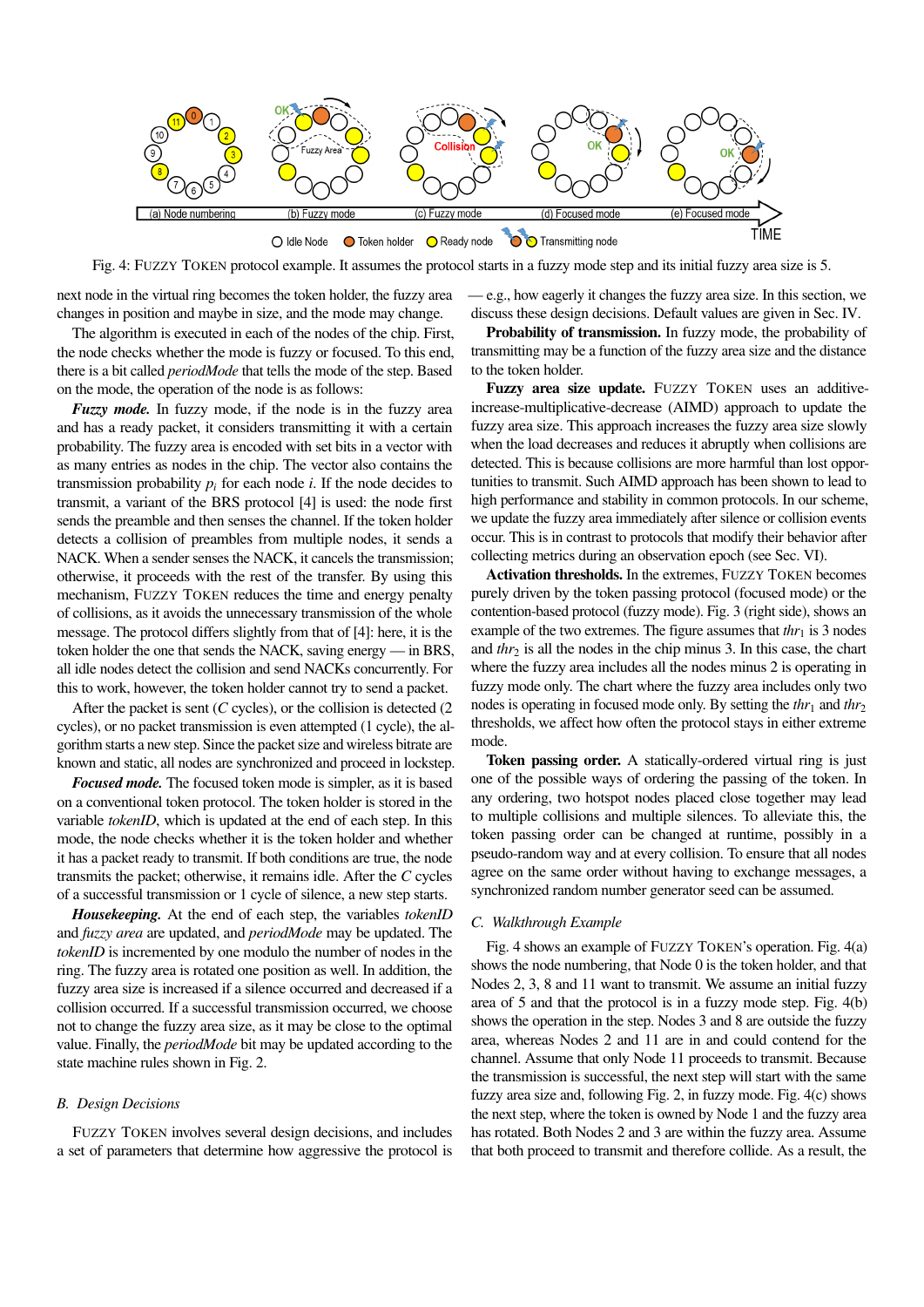fuzzy area size will decrease in the next step. We use an AIMD approach that sets  $FA_{new} = \lfloor FA_{old}/2 \rfloor$ , where FA is the fuzzy area size. Assume that the new fuzzy area size is less than *thr*<sub>2</sub>. As a result, the next step will start with a fuzzy area size of 3 and, following Fig. 2, in focused mode. Fig. 4(d) shows the operation in the step. The token holder (Node 2) transmits successfully. As a result, both the fuzzy area size and the focused mode remain unchanged. Fig. 4(e) shows the operation of the next step, where Node 3 is the token holder. In this step, Node 3 transmits successfully.

### IV. SIMULATION ENVIRONMENT

We compare through simulations the average packet latency and throughput of three different protocols: BRS [4], token passing, and FUZZY TOKEN. For a fair comparison, we optimize the token passing protocol with the same assumption as in FUZZY TOKEN, namely, that all nodes have a consistent view of the wireless channel. Thus, the passing of the token is done implicitly, with zero delay.

Evaluations are carried out with the cycle-level Multi2sim [26] architecture simulator. We augmented Multi2sim with wireless on-chip communication modules that model collisions and MAC protocols. Multi2sim admits synthetic traffic and multithreaded applications. The architecture parameters are summarized in Table I. A wireless transfer can be performed in four clock cycles: one for the preamble and three for the payload. BRS [4] and the fuzzy mode of FUZZY TOKEN use one extra cycle to detect a potential NACK.

### *A. Traffic Patterns*

*1) Synthetic Traffic Model:* Each of the cores acts as a generator that injects packets into the network. Typically, NoCs are evaluated with synthetic traffic models that have, as the main parameter, the injection rate  $\lambda$  in packets/cycle. Common models assume a Poisson process with the same average injection rate for all cores. However, in parallel applications, packet injections show a clear self-similarity caused by the data dependencies between threads of the application. Moreover, common memory patterns such as producer-consumer lead to some cores transmitting more often than others. Our traffic model takes these aspects into account.

To account for the effect of self-similarity, we model a heavy-tailed distribution of traffic via a Pareto distribution [17]. The value of the Hurst exponent is  $H \in [0.5, 1)$ , which leads to increasing degrees of self-similarity when approaching 1 [23]. Moreover, to model an uneven injection of traffic across nodes, we make use of the hotspotness parameter  $\sigma$  proposed in [23]. There, it was demonstrated that the spatial injection distribution can be approximated as a Gaussian process where the value of  $\sigma$ represents the standard deviation. Low values of  $\sigma$  represent higher concentrations of traffic around a few selected nodes.

*2) Real Applications:* We model a wireless architecture in Multi2sim. This allows us to obtain the latency statistics of the three MAC protocols when executing multithreaded applications. Table I shows the details of the manycore architecture modeled. We model Replica [13] due to (1) its large speedups with respect conventional architectures, and (2) the relatively high load that it puts on the wireless network. The NoC and memory parameters are in line with the state of the art in manycore processor design. We run a selection of shared-memory multithreaded applications from the Splash2, Parsec, and Crono benchmark suites, which are suited to the characteristics of WNoCs.

TABLE I: Simulated architecture.

| Architecture           |                                                  |
|------------------------|--------------------------------------------------|
| Processor chip         | 64 cores, x86 ISA, 1 GHz, 22-nm tech             |
| $L1$ I+D               | private, 32-KB, 2-way, 64B lines, 2 cycles       |
| L <sub>2</sub>         | shared, 512-KB/core, 8-way, 6 cycles             |
| Coherence              | MOESI directory + Replica [13]                   |
| Off-chip memory        | 4 controllers, 100 cycles delay                  |
| NoC                    | 2D Mesh, 2 cycles/hop, 128-bit links             |
| <b>WNoC Parameters</b> |                                                  |
| <b>Network</b>         | 64 nodes, 80-bit packets (preamble: 20 bits)     |
| MAC protocols          | BRS [4], Token, FUZZY TOKEN                      |
| PHY layer              | OOK, 20 Gb/s, power: 39 mW (TX), 39 mW (RX) [13] |

### *B. Performance Metrics*

The MAC protocols are evaluated on the basis of packet latency and throughput. Latency is defined as the time between the launching of a packet into the WNoC and its correct reception at all the intended destinations, measured in clock cycles. Throughput is measured in transmitted bits per clock cycle. Another important metric is the energy consumed per transmitted bit, which may increase due to collisons. We calculate the energy per transmitted bit *Ebit* as

$$
E_{bit} = E_{OK} \left( 1 + \frac{L_{pre}}{L_{tx}} N_{re} \right), \quad E_{OK} = E_{TX} + (N - 1) E_{RX}, \tag{1}
$$

where  $L_{pre}$  and  $L_{tx}$  are the length of the preamble and of the complete packet, respectively, and *Nre* is the average number of re-transmissions per successfully transmitted packet. *EOK* is the energy per bit of a non-colliding packet. It can be found as a function of the energy per bit of the transmitting and receiving part of the wireless transceiver (*ETX* and *ERX*, respectively), and the number of cores *N*. In turn, if  $P_{TX}$  and  $P_{RX}$  are the power consumed by the wireless transmitter and receiver, respectively, and *R* is the transmission speed, we compute  $E_{TX} = P_{TX}/R$  and  $E_{RX} = P_{RX}/R$ .

### V. EVALUATION

#### *A. Evaluation with Synthetic Traffic*

We start by comparing the protocols with synthetic traffic. By default, arrivals are distributed Poisson and the injection process is equidistributed across all cores. The default FUZZY TOKEN configuration is: equal 1/*k* probability of transmission for all the *k* nodes inside the fuzzy area, increment the fuzzy area by 1 in each silence, decrement the fuzzy area to half (with ceiling) in each collision, thr<sub>1</sub>  $= 0.1 \times N$ , thr<sub>2</sub> = 0.9 × *N*, and static token ring. In all cases, we repeat the simulations 10 times and obtain the geometric mean of all runs. Although we performed a sensitivity analysis for many different combinations of these parameters, including a Gaussian probability of transmission function, a wide range of fuzzy area increase/decrease factors, several pairs of thresholds, and a pseudo-random ring ordering, the choices shown in this section were found to be optimal. Due to space constraints, we do not show the sensitivity analyses.

Fig. 5 shows the packet latency (a), packet throughput (b), and energy per bit and core (c) for the different MAC protocols as the load increases. Fig. 5(a) shows that FUZZY TOKEN is able to deliver the low latency of BRS at low loads and almost match the latency of Token at high loads. At intermediate loads, FUZZY TOKEN can outperform both BRS and Token thanks to its intelligent management of contention. In Fig. 5(b), we see that FUZZY TOKEN achieves the same throughput as Token, leaving BRS behind. In fact, at very high loads, FUZZY TOKEN ends up converging to Token by design. We finally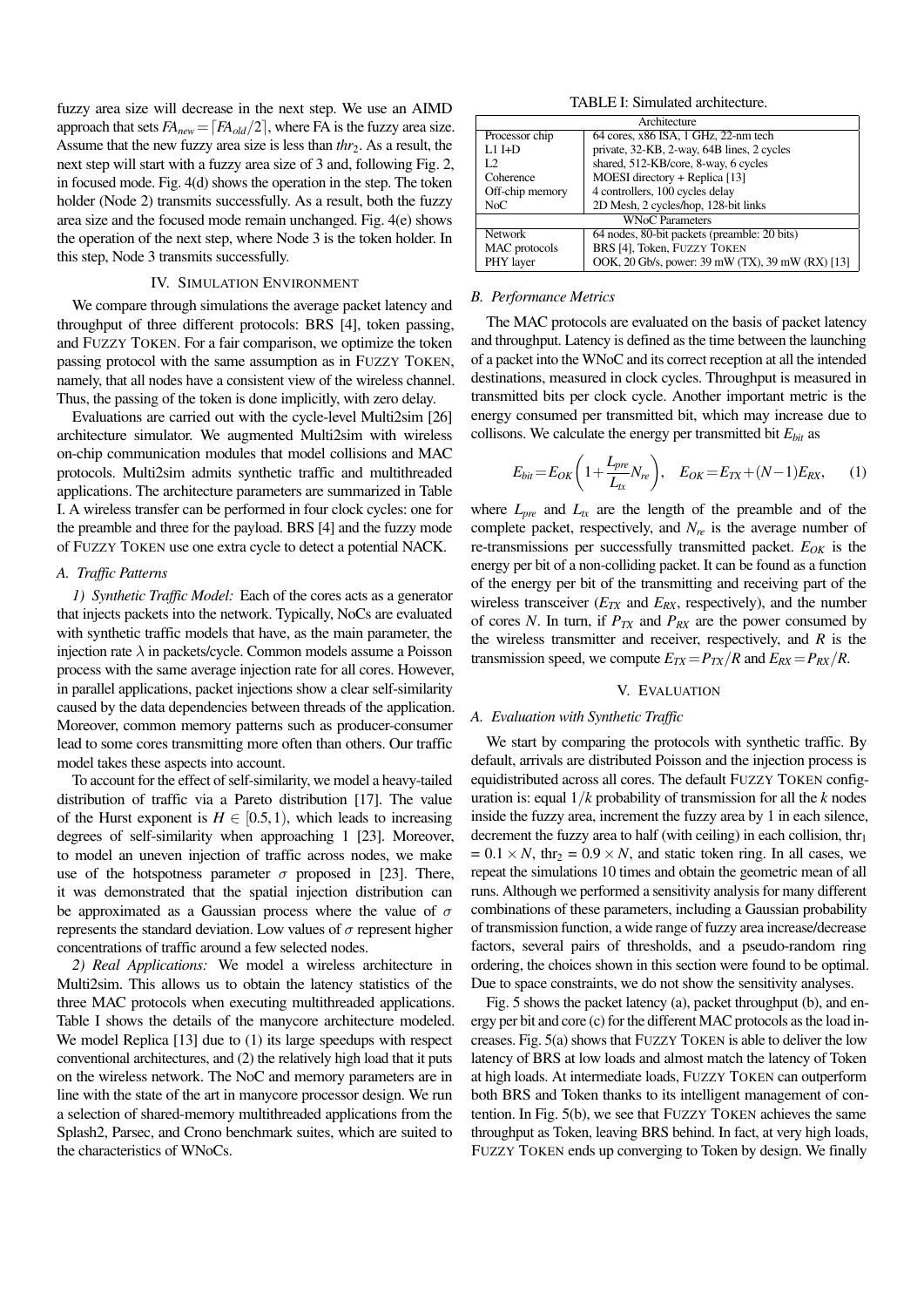

Fig. 5: Performance and energy comparison for different MAC protocols over increasing load.

note that, as Fig. 5(c) illustrates, FUZZY TOKEN achieves high performance with only a moderate energy overhead over Token (less than 12%). The overhead is mainly due to collisions at intermediate loads.

Energy-wise, it is also worth noting that the energy consumption of Token is not affected by the load, since the token is passed implicitly, and thus does not consume energy. This, however, comes at the cost of high latency at low loads. In contrast, the energy of BRS increases with the load because of increasing collisions, but then decreases. This effect is due to the finite population of the chip scenario: at very high loads, the backoff reaches high values and reduces the probability of collisions at the expense of unacceptable latency. FUZZY TOKEN attains the low-load latency of BRS while avoiding its high energy consumption at higher loads.

Fig. 6 shows the latency distribution of the three protocols for two different loads: a moderate one  $(\lambda_1=0.045$  packets per cycle per chip) and an intermediate one ( $\lambda_2$ =0.110 packets per cycle per chip). These loads are also shown in Fig. 5.

At  $\lambda_1$ =0.045 (Fig. 6(a)), most transmissions take less than 30 cycles with BRS, less than 60 with FUZZY TOKEN, and less than 90 with Token. However, due to collisions, 1.29% of the packets with BRS take more than 500 cycles, with a worst-case of ~3400 cycles. On the other hand, FUZZY TOKEN has a worst-case of ~330 cycles, which is the best among the three protocols.

At  $\lambda_1$ =0.110 (Fig. 6(b)), BRS still delivers many packets within the first 60 cycles. However, due to the high number of collisions, 28.9% of the packets take more than 500 cycles to be delivered, with a worst-case of ~110,000 cycles. On the other hand, FUZZY TOKEN also delivers many packets within the first 60 cycles, while providing a worst-case latency of ~390 cycles (again the best among the three protocols). Overall, these plots show the difference between BRS and FUZZY TOKEN. At moderate loads, BRS does well but, at intermediate loads, BRS generates a long tail. In contrast, FUZZY TOKEN approaches the best of BRS and Token at all loads.



Fig. 6: Latency cumulative distribution function for the protocols at different loads. Tail is defined as delivery time over 500 cycles.

*1) Hotspot Traffic:* In hotspot workloads, a few processors inject most of the traffic. In this situation, it has been shown that contention-based protocols such as BRS outperform more rigid collision-free alternatives such as Token [18]. To confirm the hypothesis that FUZZY TOKEN approaches the best of the two types of protocols, we increase the spatial concentration of the traffic via the  $\sigma$  parameter mentioned in Section IV-A1 (i.e., low  $\sigma$  means more hotspot traffic). The inter-arrival time is kept exponential.

Figs. 7(a) and 7(b) show the latency for hotspot traffic with different  $\sigma$  values, at  $\lambda_1 = 0.045$  and  $\lambda_2 = 0.110$  packets per cycle per chip, respectively. With  $\lambda_1 = 0.045$ , the load is moderate and contention is low. We show that FUZZY TOKEN is just a couple of cycles slower than BRS, which maintains a very low latency regardless of the value of  $\sigma$ . This is because FUZZY TOKEN has a large fuzzy area and, therefore, nodes can transmit as soon as they generate the packets, irrespective of their location. Token has a high latency, which worsens for low  $\sigma$  because the few transmitting nodes have to wait for their turn to issue a packet.

With  $\lambda_1$  = 0.110 (Fig. 7(b)), contention starts to become important. In this case, BRS still benefits from a low number of contenders at small  $\sigma$ , as traffic becomes more concentrated. Token performs poorly in such a situation because many clock cycles are wasted passing the token between a few hotspot nodes. FUZZY TOKEN is capable of maintaining a low latency across all situations, outperforming the two other protocols in nearly all cases. Similar tendencies are observed for loads beyond  $\lambda_2$ , but are not shown for brevity.



Fig. 7: Latency for hotspot traffic with different  $\sigma$  values. Lower  $\sigma$ means that fewer nodes inject most of the traffic.

*2) Bursty Traffic:* We repeat the same set of experiments now changing the temporal distribution of traffic, assuming  $\sigma = 100$ . Burstiness is modeled via the Hurst exponent *H* mentioned in Sec. IV-A1, with higher *H* values leading to longer bursts and longer intervals between bursts.

Figs. 8(a) and 8(b) show the packet latency for different *H* values, at  $\lambda_1$  = 0.045 and  $\lambda_2$  = 0.110 packets per cycle per chip, respectively. We observe that burstiness is detrimental for most mechanisms, especially for contention-based protocols like BRS. This is already patent at low loads: bursty injections create collisions. The latency of Token also increases, but its collision-free nature absorbs the bursts better. FUZZY TOKEN is capable of achieving the best performance at all burstiness levels. This is because the first collisions occurring at the burst onset make FUZZY TOKEN to become pure token passing. As the burst is being served, the fuzzy area grows gradually and allows the last nodes of the burst to access the channel earlier.